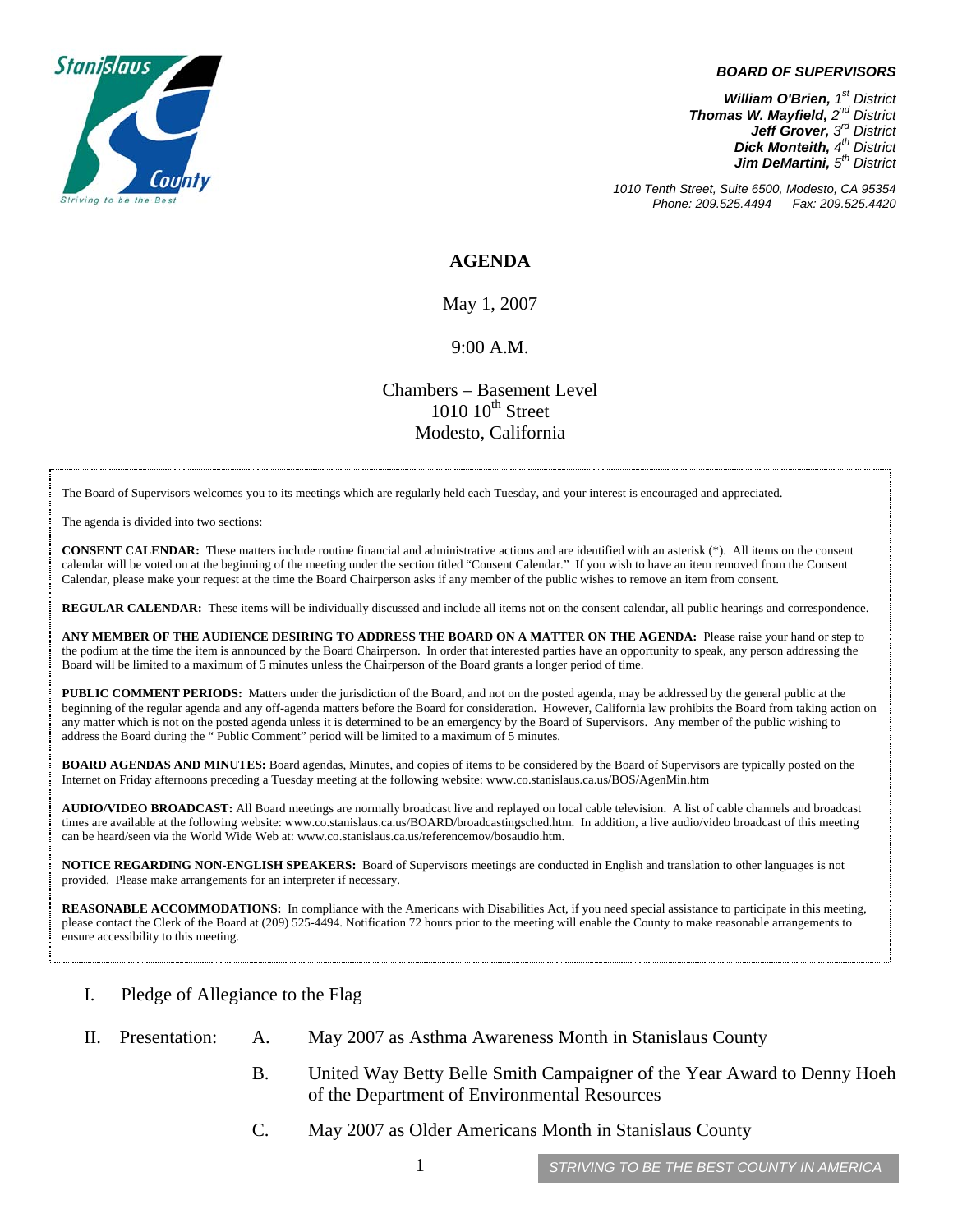- D. May 2007 as Elder and Dependent Adult Abuse Awareness Month in Stanislaus County
- III. Public Comment Period
- IV. Consent Calendar
- V. Agenda Items
	- A. Miscellaneous
	- 1. Approval of the Minutes for April 24, 2007 ([View Item](http://www.co.stanislaus.ca.us/BOS/MINUTES/2007/min04-24-07.pdf))
	- \* 2. Approval to Adopt and Waive the Second Reading of Ordinances:
		- a. C.S. 986 to Amend Existing Fees for the Coroner's Office in the Sheriff's Department ([View Item](http://www.co.stanislaus.ca.us/BOS/Agenda/2007/20070501/A02a.pdf))
		- b. C.S. 987 to Establish Fees Relating to Vehicle Releases in the Sheriff's Department ([View Item](http://www.co.stanislaus.ca.us/BOS/Agenda/2007/20070501/A02b.pdf))
		- c. C.S. 988 to Establish Fees for the Jail Alternative Programs in the Sheriff's Department ([View Item](http://www.co.stanislaus.ca.us/BOS/Agenda/2007/20070501/A02c.pdf))
	- \* 3. Approval of Appointment of Tyler Downing and Charles Aguilar to the Mental Health Board ([View Item](http://www.co.stanislaus.ca.us/BOS/Agenda/2007/20070501/A03.pdf))
	- \* 4. Approval of Commendation for Betty Bickner Upon her Retirement from the Stanislaus County Sheriff's Department ([View Item](http://www.co.stanislaus.ca.us/BOS/Agenda/2007/20070501/A04.pdf))
	- \* 5. Approval of Request from the Yahi Bowmen Archery Club for Use of the Modesto Reservoir Archery Range on Saturday, May 5, 2007 and Sunday, May 20, 2007 for Tournaments ([View Item](http://www.co.stanislaus.ca.us/BOS/Agenda/2007/20070501/A05.pdf))
	- \* 6. Approval to Proclaim:
		- a. May 2007 as Foster Care Awareness Month and May 10, 2007 as Foster Parent and Relative Care Provider Appreciation Day in Stanislaus County ([View Item](http://www.co.stanislaus.ca.us/BOS/Agenda/2007/20070501/A06a.pdf))
		- b. May 6 through 12, 2007 as Building Safety Week in Stanislaus County ([View Item](http://www.co.stanislaus.ca.us/BOS/Agenda/2007/20070501/A06b.pdf))
		- c. May 2007 as Mental Health Month in Stanislaus County ([View Item](http://www.co.stanislaus.ca.us/BOS/Agenda/2007/20070501/A06c.pdf))
	- \* 7. Approval of the Adoption of the Conflict of Interest Codes for the:
		- a. Solid Waste-to-Energy Executive Committee ([View Item](http://www.co.stanislaus.ca.us/BOS/Agenda/2007/20070501/A07a.pdf))
			- b. Stanislaus Waste-to-Energy Financing Agency ([View Item](http://www.co.stanislaus.ca.us/BOS/Agenda/2007/20070501/A07b.pdf))
	- B. Chief Executive Office
	- 1. Approval of Area Agency on Aging Fiscal Year 2007-2008 Planning and Service Area (PSA) Plan Update ([View Item](http://www.co.stanislaus.ca.us/BOS/Agenda/2007/20070501/B01.pdf))
	- \* 2. Authorization to Apply for, Administer and Receive Beverage Container Recycling Funds from the California Department of Conservation - Environmental Resources ([View Item](http://www.co.stanislaus.ca.us/BOS/Agenda/2007/20070501/B02.pdf))
	- \* 3. Approval to Submit Application for the Fiscal Year 2007 Emergency Management Performance Grant for Emergency Preparedness - Office of Emergency Services ([View Item](http://www.co.stanislaus.ca.us/BOS/Agenda/2007/20070501/B03.pdf))
	- \* 4. Approval of Final Acceptance of the Theatrical Equipment Provided by Pook, Diemont, and Ohl, Inc., for the Gallo Center for the Arts - Chief Executive Office ([View Item](http://www.co.stanislaus.ca.us/BOS/Agenda/2007/20070501/B04.pdf))
	- \* 5. Approval for the Purchase of Nine Compressed Natural Gas (CNG) Vehicles Public Works ([View Item](http://www.co.stanislaus.ca.us/BOS/Agenda/2007/20070501/B05.pdf))
		- 6. Approval to Adopt a Resolution in Support of the Bid for the 2010 Western States Police and Fire Games by the Local Organizing Committee – Sheriff ([View Item](http://www.co.stanislaus.ca.us/BOS/Agenda/2007/20070501/B06.pdf))